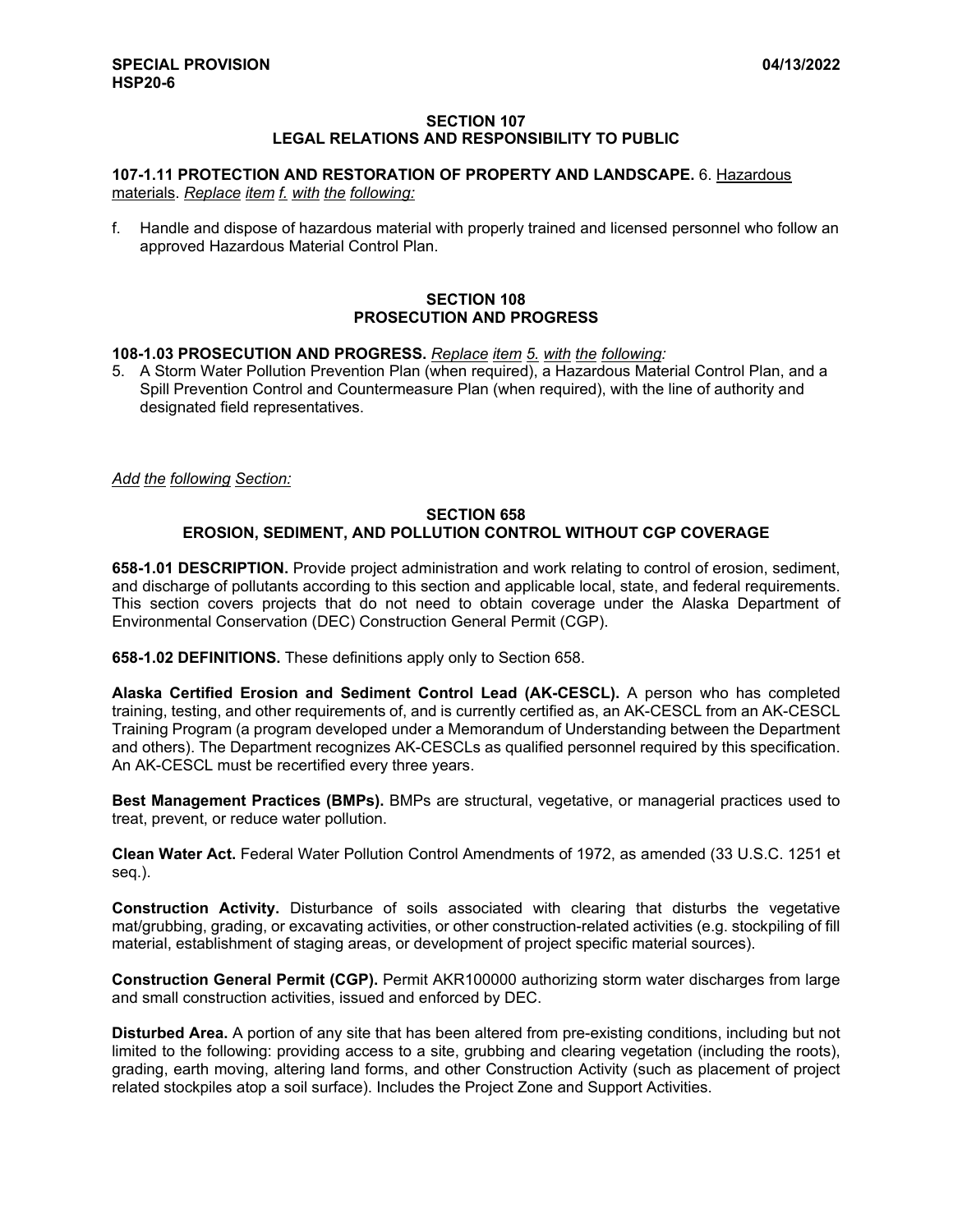**Erosion and Sediment Control Plan (ESCP).** The Department's project specific document that illustrates measures to control erosion and sediment on the project.

**Hazardous Material Control Plan (HMCP).** The Contractor's detailed project specific plan for prevention of pollution from storage, use, transfer, containment, cleanup, and disposal of hazardous material (including, but are not limited to, petroleum products related to construction activities and equipment).

**Immediately.** No later than the end of the next working day.

**Pollutant.** Defined at 40 CFR § 122.2. A partial listing from this definition includes: dredged spoil, solid waste, sewage, garbage, sewage sludge, chemical wastes, biological materials, wrecked or discarded equipment, rock, sand, cellar dirt and industrial or municipal waste.

**Project Zone.** The physical area provided by the Department for Construction. The Project Zone includes the area of highway or facility under construction and Support Activities when those areas are provided by the Contract and are directly related to the Contract.

Support Activities that are furnished by the Contractor are not included in the Project Zone.

**Spill Prevention, Control and Countermeasure Plan (SPCC Plan).** The Contractor's detailed plan for petroleum spill prevention and control measures, that meet the requirements of 40 CFR 112.

**Spill Response Field Representative.** The representative with authority and responsibility for managing, implementing, and executing the HMCP and SPCC Plan. There are separate Spill Response Field Representatives for the Contractor, each Subcontractor, and each Utility.

**Stabilization**. The use of vegetative and/or non-vegetative cover to prevent erosion and sediment loss in areas exposed by Construction Activity.

**Temporary Stabilization.** Protecting soils from erosion and sediment loss by rainfall, snow melt, runoff, or wind with a temporary vegetative and/or non-vegetative protection cover. Temporary stabilization may include a combination of BMPs to reduce or eliminate erosion until either final stabilization can be achieved or until further construction activities take place to re-disturb this area.

## **Final Stabilization.** Means that:

- 1. All soil disturbing activities in the Project Zone have been completed and either of the two following criteria have been met:
	- a. a uniform (e.g. evenly distributed, without large bare areas) perennial vegetative cover with a density of 70 percent of the native background vegetative cover for the area has been established on all unpaved areas and areas not covered by permanent structures; or
	- b. equivalent non-vegetative permanent stabilization measures have been employed (such as the use of riprap, gabions, porous backfill, railroad ballast or subballast, ditch lining, geotextiles, or fill material with low erodibility as determined by the Engineer.
- 2. When background native vegetation will cover less than 100 percent of the ground (e.g. arid areas, beaches), the 70 percent coverage criteria is adjusted as follows: if the native vegetation covers 50 percent of the ground, then 70 percent of 50 percent  $(0.70 \times 0.50 = 0.35)$  would require 35 percent total cover for final stabilization. On a beach with no natural vegetation, no stabilization is required.
- 3. In areas with less than 20 inches of annual precipitation only, all soil disturbing activities in the Project Zone have been completed and temporary BMPs shown in the ESCP are installed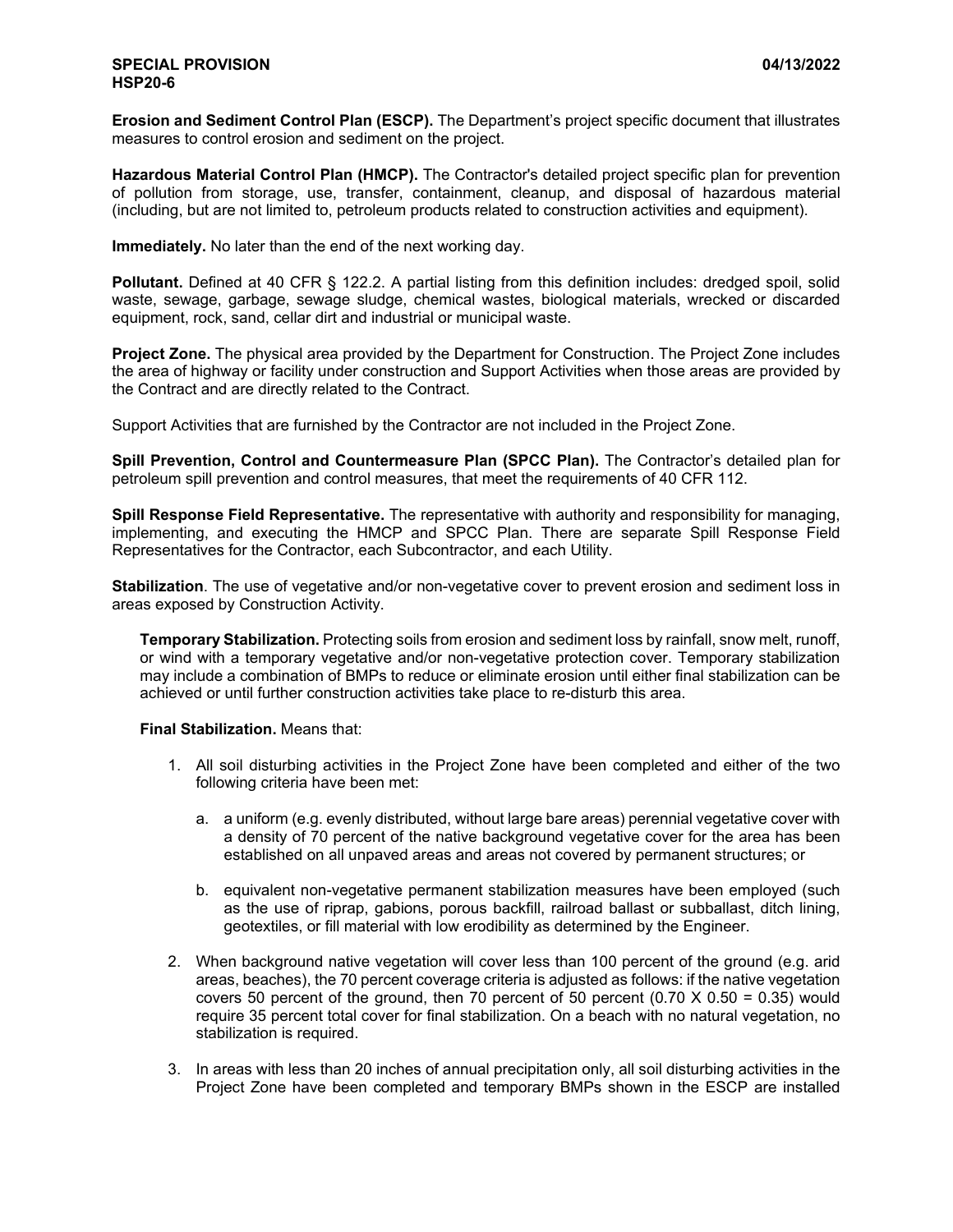along with an appropriate seed base to provide erosion control for at least three years without active maintenance.

**Support Activities.** Any concrete or asphalt batch plants, equipment staging yards, material storage areas, excavated material disposal areas, and borrow areas provided:

- 1. The support activity is directly related to the work that is covered under this Contract,
- 2. The support activity is not a commercial operation serving multiple unrelated construction projects.
- 3. The support activity does not operate beyond the completion of the Construction Activity of this project.

Material borrow areas that are developed specific for the project and are non-contiguous to the project site (e.g. the material is hauled in from another area not nearby the project area) are considered Support Activities.

**658-2.01 MATERIALS.** Use materials suitable to withstand hydraulic, wind, and soil forces, and to control erosion and trap pollutants according to the requirements of the ESCP and Specifications.

Use seed meeting Section 724. Use the temporary seed mixture specified by special provision, or use annual rye grass if no temporary seed mix is specified. Do not use temporary seed for stabilization on finished slopes.

Use straw and straw products certified weed free of prohibited and restricted noxious weed seed and quarantined pests, according to Alaska Administrative Code, Title 11, Chapter 34 (11 AAC 34). When straw or straw products certified according to 11 AAC 34 are not available, use non-certified products manufactured within Alaska before certified products manufactured in another state, country, or territory. Non-certified straw or straw products manufactured in another state, country, or territory shall not be used. Grass, legumes, or any other herbaceous plants produced as hay, shall not be substituted for straw or straw products.

**658-3.01 CONSTRUCTION REQUIREMENTS.** The Contractor is not required to obtain coverage under the CGP for the Project Zone if the disturbed area will be less than one acre. The Department has determined the work can be completed with a disturbed area in the Project Zone less than one acre. Do not perform work in a manner that will increase the disturbed area in the Project Zone to one acre or more.

- 1. Before Construction Activity may Begin. Delineate ground disturbance limits using stakes or flagging. Install sediment controls prior to the initiation of Construction Activity.
- 2. During Construction. Comply with the requirements of the ESCP. Implement and maintain erosion and sediment control measures identified in the ESCP and as needed during construction to protect water quality. Take immediate action and notify the Engineer when any sediment plume, sheen, or other discharge of pollutants from construction activity occurs.

Ensure all subcontractors understand and comply with the ESCP. Provide ESCP information to utility companies. Coordinate with subcontractors and utility companies doing work in the Project Zone so BMPs, including temporary and permanent stabilization measures, are installed, maintained, and protected from damage.

Notify the Engineer immediately if the actions of any utility company or subcontractor do not comply with the ESCP.

Use good housekeeping BMPs, including the following from the *Alaska DOT&PF BMP Guide*:

a. BMP-06.00 Concrete Washout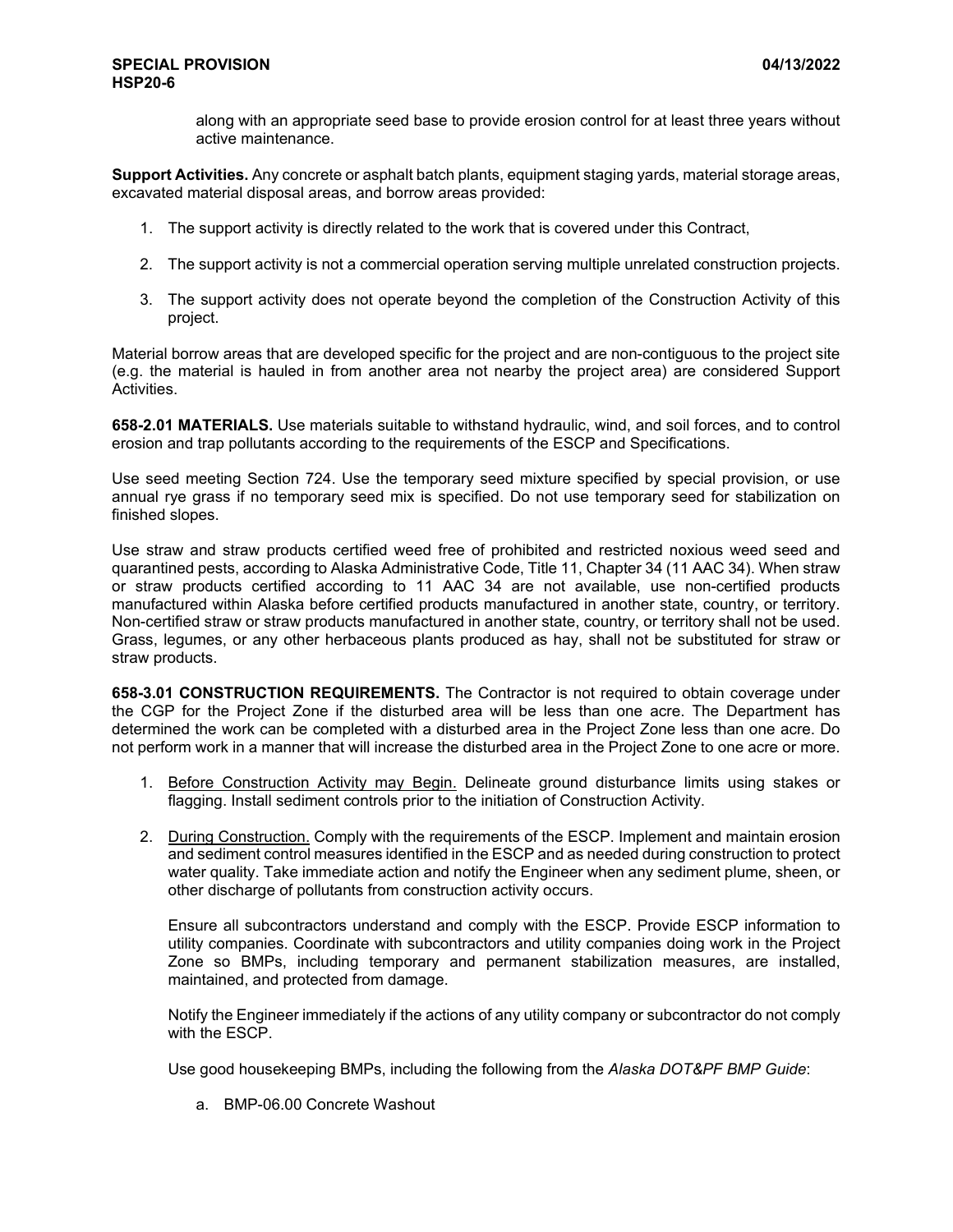- b. BMP-23.00 & 24.00 Stabilized Construction Exit
- c. BMP-41.00 Sanitary Waste Management
- d. BMP-42.00 Vehicle/Equipment Storage, Maintenance, & Fueling
- e. BMP-43.00 Bridge Maintenance
- f. BMP-44.00 Ditch Maintenance
- g. BMP-45.00 Snow Removal
- h. BMP-54.00 Site Delineation
- i. BMP-55.00 Street Sweeping

When dewatering, use BMP-09.00 Excavation Dewatering. For diversions, use BMP-15.00 Pumped Stream Diversion or BMP-34.00 & 35.00 Temporary Diversion Conveyance.

Comply with requirements of the HMCP and SPCC Plan.

3. Pollutant and Hazardous Materials Requirements. Contain, clean up, and dispose of discharges of petroleum products or other hazardous materials. Perform fueling operations in a safe and environmentally responsible manner.

Report spills of petroleum products or other hazardous materials to the Engineer and other agencies as required by law. Use the HMCP and SPCC Plan (if applicable) for contact information to report spills to regulatory agencies.

- 4. Maintenance of BMPs. Maintain BMPs:
	- a. If an incident of non-compliance with the ESCP is identified;
	- b. If any BMP is damaged, undercut, or unable to effectively perform the intended function; and
	- c. When sediment or debris fills any BMP to 1/2 (1/3 for silt fences) of its design storage capacity (or manufacturer's specifications or ESCP requirements, whichever is lower).

Perform maintenance immediately when water quality standards are not being attained, and within 7 days of identification for other maintenance actions.

- 5. ESCP Changes. The Engineer may order changes to the ESCP if the Engineer determines the ESCP is ineffective in preventing erosion or the discharge of pollutants. Implement changes necessary to comply with the revised ESCP.
- 6. Stabilization. Land may be disturbed and stabilized multiple times during a project. Coordinate work to minimize the amount of disturbed soil at any one time. Do not disturb more soil than can be stabilized with the resources available.

Temporarily stabilize portions of the Project Zone that are not in active construction. The Engineer will not relieve the Contractor of maintenance responsibility under 105-1.13 for a seasonal suspension of work until the Project Zone is temporarily stabilized.

Apply temporary seed and stabilization measures after preparing the surface according to 618- 3.01.

When installing a culvert or other drainage structure where stream bypass is not used, install temporary or permanent stabilization concurrently or immediately after placing the culvert or drainage structure in a manner that complies with applicable project permits, and prevents discharge of pollutants. Install temporary and permanent stabilization:

• At the culvert or drainage structure inlet and outlet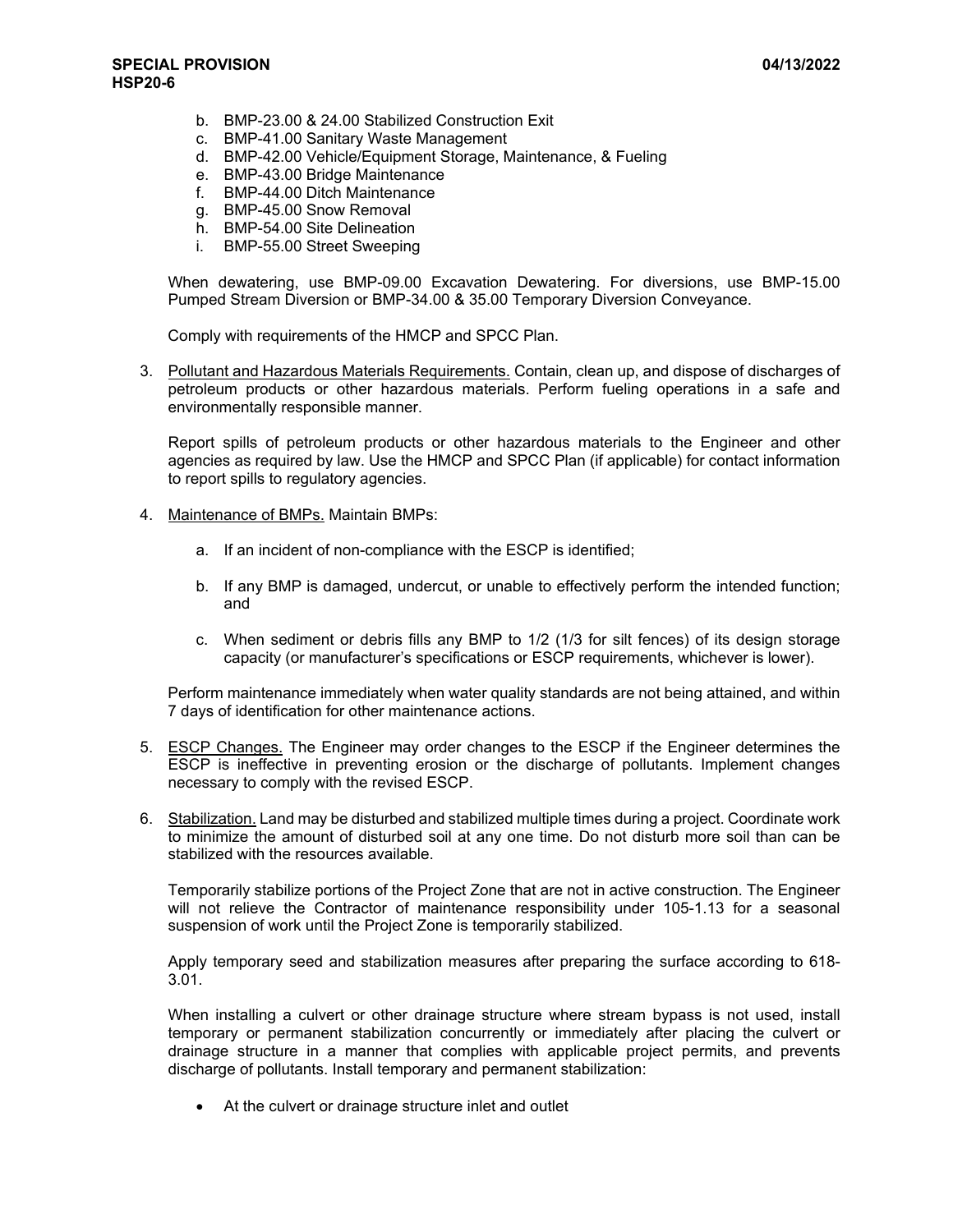• In the areas upstream and downstream that may be disturbed by the process of installing the culvert, culvert end walls, culvert end sections, or drainage structure

Before deactivating a stream bypass or stream diversion used for construction of a bridge, culvert, or drainage structure, install permanent stabilization:

- At the inlet and outlet of the culvert, drainage structure, or bridge
- In the area upstream and downstream of the culvert, drainage structure, or bridge, that is disturbed during installation or construction of the culvert, drainage structure, or bridge
- Under the bridge
- 7. Ending ESCP Activities and BMP Maintenance. The Engineer will determine when final stabilization has been achieved within the Project Zone. After achieving final stabilization, remove all temporary BMPs.

**658-3.02 PERSONNEL QUALIFICATIONS.** The Superintendent must have current certification as AK-CESCL.

The Department accepts people having any of the following certificates as equivalent to AK-CESCL, if the certificates are current according to the sponsoring organization's policies:

- CESSWI, Certified Erosion, Sediment and Storm Water Inspector
- CISEC, Certified Inspector in Sediment and Erosion Control
- CPESC, Certified Professional in Erosion and Sediment Control
- CPSWQ, Certified Professions in Storm Water Quality.

**658-3.03 PLAN AND PERMIT SUBMITTALS.** For plans listed in Subsection 108-1.03.5 (HMCP, SPCC Plan) use the Contractor submission and Department review deadlines identified in this Subsection.

Partial and incomplete submittals will not be accepted for review. Any submittal that is re-submitted or revised after submission, but before the review is completed, will restart the submittal review timeline. No additional Contract time or additional compensation will be allowed due to delays caused by partial or incomplete submittals, or required re-submittals.

- 1. Hazardous Material Control Plan. Submit an electronic copy, to the Engineer for approval. Use the DOT HMCP Template located at the following DOT&PF link; [\(https://dot.alaska.gov/stwddes/dcsconst/index.shtml](https://dot.alaska.gov/stwddes/dcsconst/index.shtml) under Construction Forms). The Department will review the HMCP submittal within 14 days after it is received.
- 2. Spill Prevention, Control and Countermeasure Plan. When a SPCC Plan is required under Subsection 658-3.05, submit an electronic copy of the SPCC Plan to the Engineer. Deliver these documents to the Engineer at least 14 days before beginning Construction Activity. The Department reserves the right to review the SPCC Plan and require modifications.
- 3. Dewatering Permit. When dewatering is required, review and comply with the DEC *Excavation Dewatering General Permit AKG0020000*. When filing a Notice of Intent is required to obtain coverage, provide the Engineer with a copy of the DEC authorization letter before beginning excavation dewatering.
- 4. Temporary Water Use Authorization (TWUA). When dewatering or a diversion meets the limits in 11 AAC 93.035, obtain authorization from the Alaska Department of Natural Resources (DNR) for a TWUA. Provide the Engineer with a copy of the DNR authorization before beginning the dewatering or diversion.

**658-3.04 HAZARDOUS MATERIAL CONTROL PLAN (HMCP) REQUIREMENTS.** Prepare the HMCP for prevention of pollution from storage, use, containment, cleanup, and disposal of all hazardous material,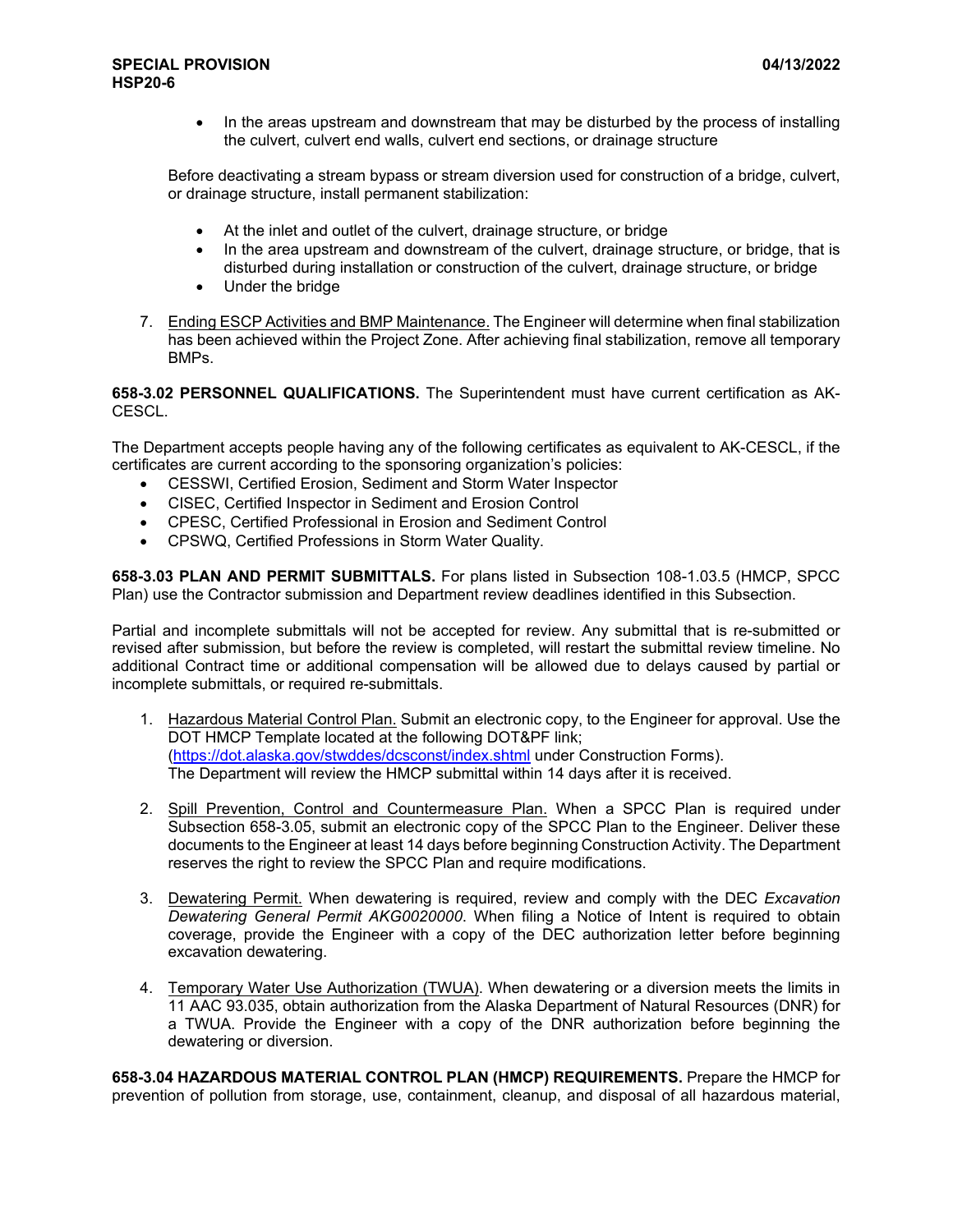including petroleum products related to construction activities and equipment. Compile Material Safety Data Sheets in one location and reference that location in the HMCP.

Designate a Contractor's Spill Response Field Representative with 24 hour contact information. Designate a Subcontractor Spill Response Coordinator for each subcontractor. The Superintendent and Contractor's Spill Response Field Representative must have 24 hour contact information for each Subcontractor Spill Response Coordinator and the Utility Spill Response Coordinator.

**658-3.05 SPILL PREVENTION, CONTROL AND COUNTERMEASURE PLAN (SPCC Plan) REQUIREMENTS.** Prepare and implement an SPCC Plan as required by 40 CFR 112; when both of the following conditions are present on the Project:

- 1. Oil or petroleum products from a spill may reach navigable waters (as defined in 40 CFR 112); and
- 2. Total above ground storage capacity for oil and any petroleum products is greater than 1,320 gallons (not including onboard tanks for fuel or hydraulic fluid used primarily to power the movement of a motor vehicle or ancillary onboard oil-filled operational equipment, and not including containers with a storage capacity of less than 55 gallons).

Reference the SPCC Plan in the HMCP.

**658-3.06 SPILL AND NONCOMPLIANCE REPORTING.** The Contractor must be familiar with all federal, state, and local environmental requirements.

The Contractor must report any sediment discharge or environmental permit noncompliance to the Engineer. Information must be provided orally immediately from the time the Contractor becomes aware of the circumstances, and provided in writing within 5 days after the oral notification. Provide:

- 1. A description of the discharge or noncompliance, including any estimated volume of discharge;
- 2. The dates and times of the discharge or noncompliance;
- 3. If it has not already been corrected, a statement regarding the anticipated time the discharge or noncompliance is expected to continue; and
- 4. Steps taken or planned to reduce, eliminate, and prevent reoccurrence of the discharge or noncompliance.

Report spills of oil and hazardous substances to the Engineer, and state and federal agencies as called for in the HMCP.

The Contractor is responsible for erosion, sediment, and pollution control for Support Activities outside of the Project Zone.

**658-4.01 METHOD OF MEASUREMENT.** Section 109 and as follows:

- 1. Item 658.0001.0000 is lump sum.
- 2. Item 658.0002.0000 will be measured as specified by the Directive authorizing the work.

**658-5.01 BASIS OF PAYMENT.** Temporary erosion, sediment and pollution control measures that are required outside the Project Zone are at the Contractor's expense. Permanent erosion, sediment and pollution control measures will be measured and paid for under other Contract Items, when shown on the bid schedule.